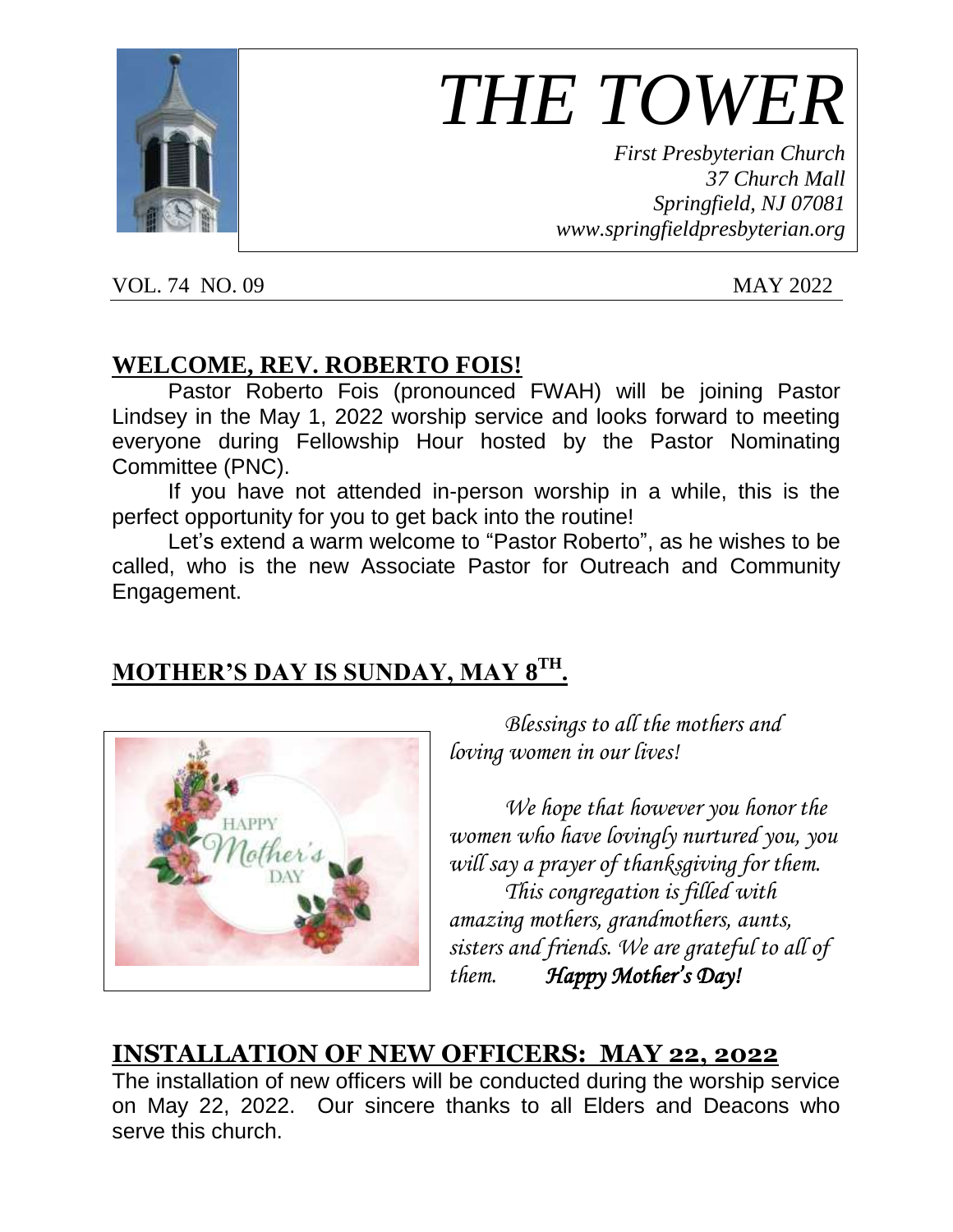

WE ARE HAPPY TO CELEBRATE THE BIRTHDAYS OF ALL OUR CHURCH FAMILY! IF YOUR BIRTHDAY IS NOT INCLUDED IN OUR BIRTHDAY ANNOUNCEMENTS, PLEASE CALL THE OFFICE AND PROVIDE MONTH AND DAY, AND WE'LL ADD YOU TO OUR LIST!

|  | May 8 Wilma Brenn      |
|--|------------------------|
|  | May 10 Loretta Werner  |
|  | May 13 Amy Smith       |
|  | May 14 Emilia Bliss    |
|  | May 16 Nancy Hennessey |
|  |                        |

May 21 Steve Wichik May 22 Mary Pat Deane May 25 Liliya Khobotkova May 27 Nylah-Rose Sarno May 29 Linda Donnelly



# **PRAYER'S CERTAIN PAYOFF**

Prayers prayed in the Spirit never die until they accomplish God's intended purpose. His answer may not be what we expected, or when we expected it, but God often provides much more abundantly than we could think or ask. He interprets our intent and either answers or stores up our prayers. Sincere prayers are never lost [and] will never be wasted or go unrewarded.

—Missionary Wesley Duewel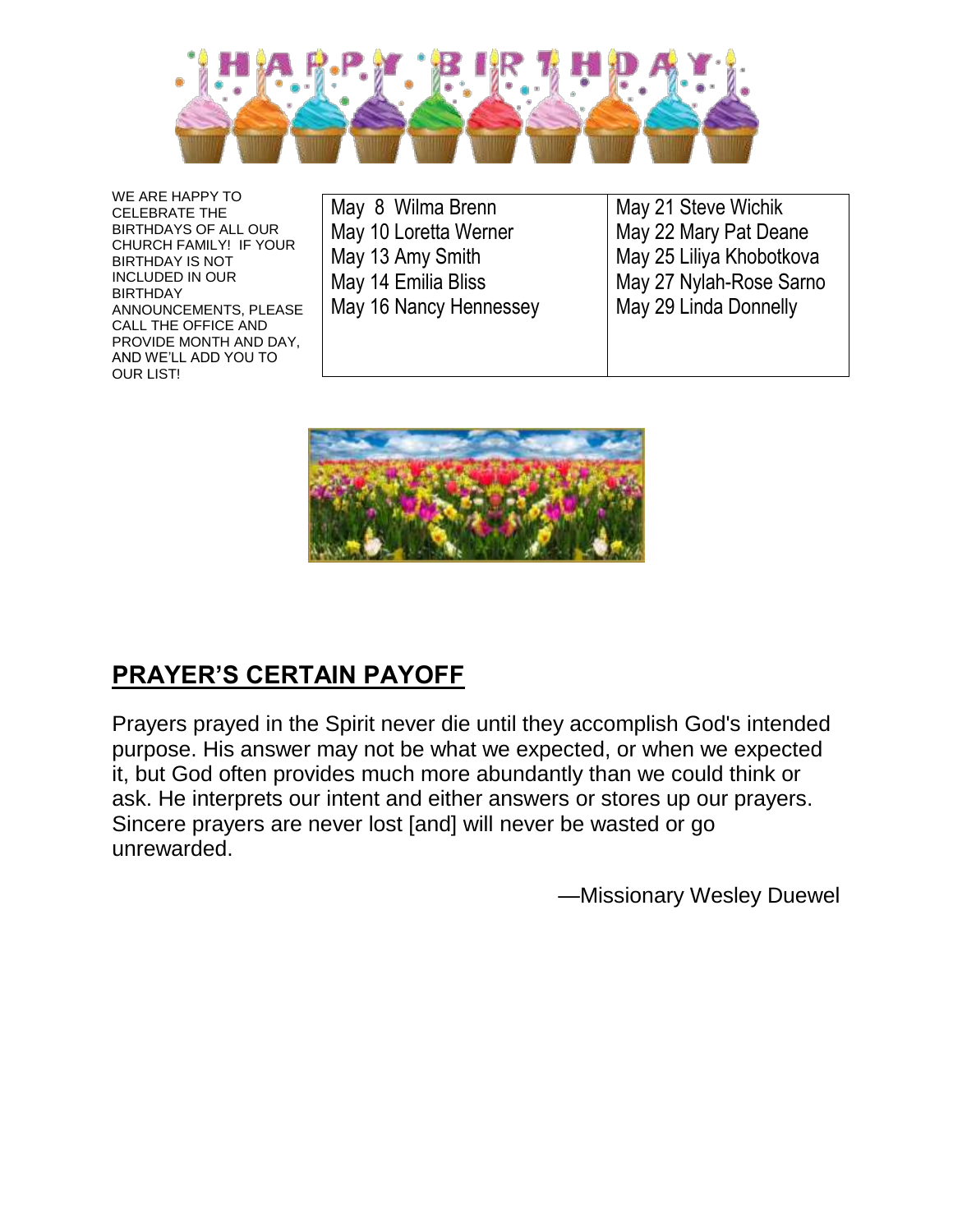#### **FROM THE DESK OF PASTOR MADELYNNE LINDSEY**



Greetings. He is risen! He is risen indeed! The fact that we declare that Jesus is risen should make us feel exuberant, but what does that mean to me or you? I see confirmation of the promise made to all those who truly follow Him that we too, will one day be resurrected to live forever as He now does.

God's power underlies Jesus' resurrection. If God has power over Jesus' life and death, he also has power over all life and death. God is the Creator of life and is sovereign over death. If he points an endorsing finger at Jesus, how can humanity doubt him? Now that Jesus is raised and seated at God's right hand, the mediating Ruler at the Father's side can pour out the blessing of God's Spirit (Acts 2:30-36). As the first ten chapters of Acts will make clear, the gospel can go to all because Jesus is Lord of all.

Do you truly believe that? I passionately believe in the risen Christ, and in the power and truth of His resurrection. And to believe in Christ as Lord is to believe in His teachings, to desire to follow Him, and to seek to *obey Him*. Jesus departed into the heaven from which he came. He did so not to leave us but to guide us, not to disappoint us but to intercede for us. He departed with a blessing. He departed to equip us. For those who know him, his blessing is always with us. So, we worship him with joy and serve him with gladness, continually blessing God for the gift of his Son. Thank God, He is risen, He is risen indeed! Amen.

Yours in Christ,

*Pastor Madelynne Lindsey*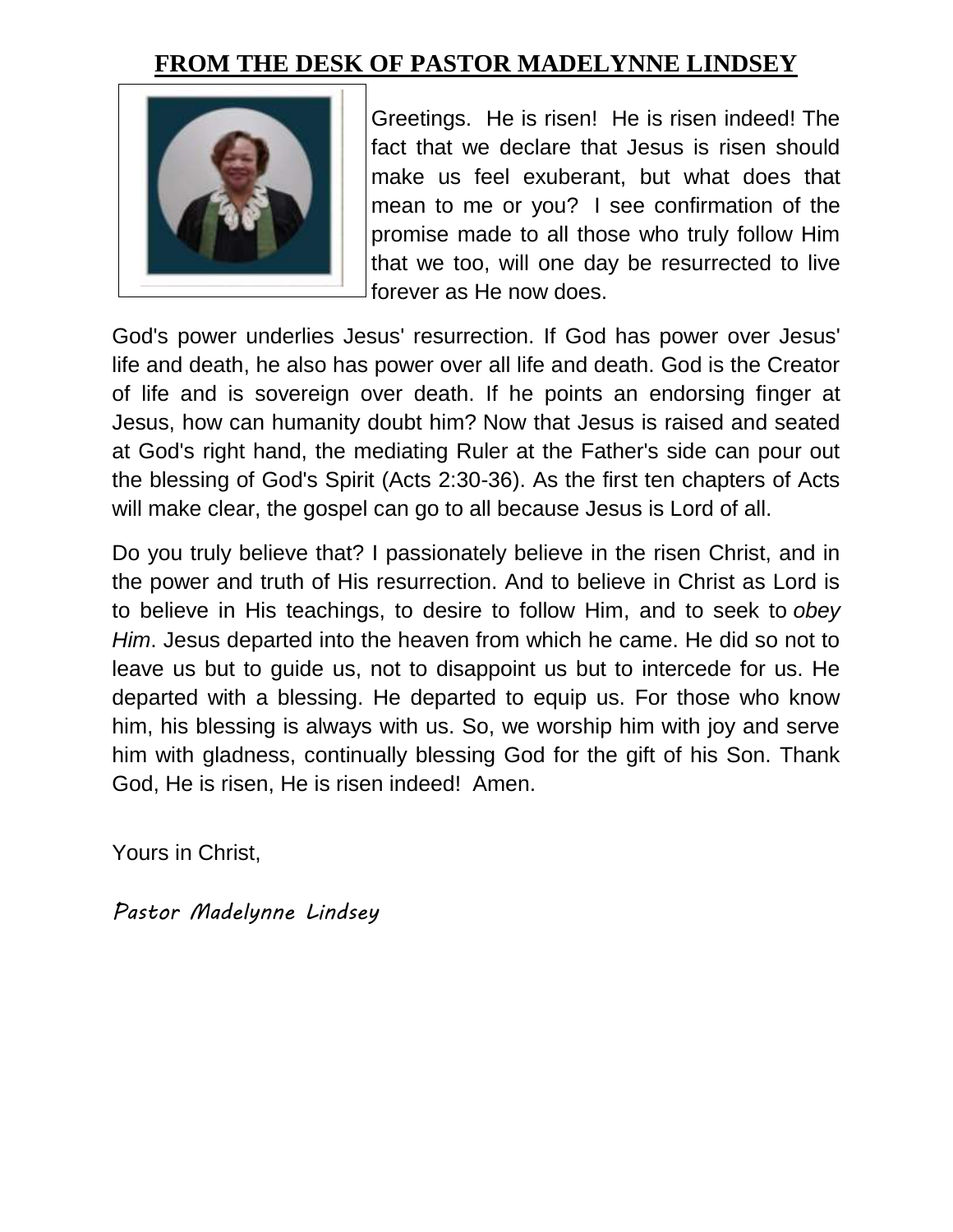### **SCHOLARSHIP APPLICATIONS**



Members wishing to apply for a part-time or full-time scholarship should contact Kristin Ruebling-Jass at (302)598-7188.

#### **WE LOVE TO CELEBRATE WITH YOU!**

If you have someone graduating this spring, we'd love to include them in our June edition. Be it Kindergarten or Graduate school, let's share the joy!

Send in your information (grade, degree, school name, etc.) to firstpcoffice@verizon.net, and if you have a picture, all the better!

#### **CONTACTING THE OFFICE AND PASTORS**

If you have a non-emergent matter to discuss with the Office Administrator or Treasurer, please contact them via e-mail when possible (firstpcoffice@verizon.net). If you wish to leave a telephone message, call 973-379-4320 then select the appropriate option and leave your message. Office staff will answer the phone weekdays from 9am-3pm. (closed Tuesdays). If the answering machine does not connect, please try your call later. ľ

For all emergency Pastoral matters, please contact Pastor Lindsey directly.

Pastor Madelynne Lindsey can be reached at her personal email address: madelynne\_lindsey@yahoo.com. She can also be reached (by voice or by text) on her cell phone at: 973-714-0741.

To reach Pastor Roberto Fois, contact him via e-mail: RFois@SpringfieldPresbyterian.org More information will be shared as becomes available.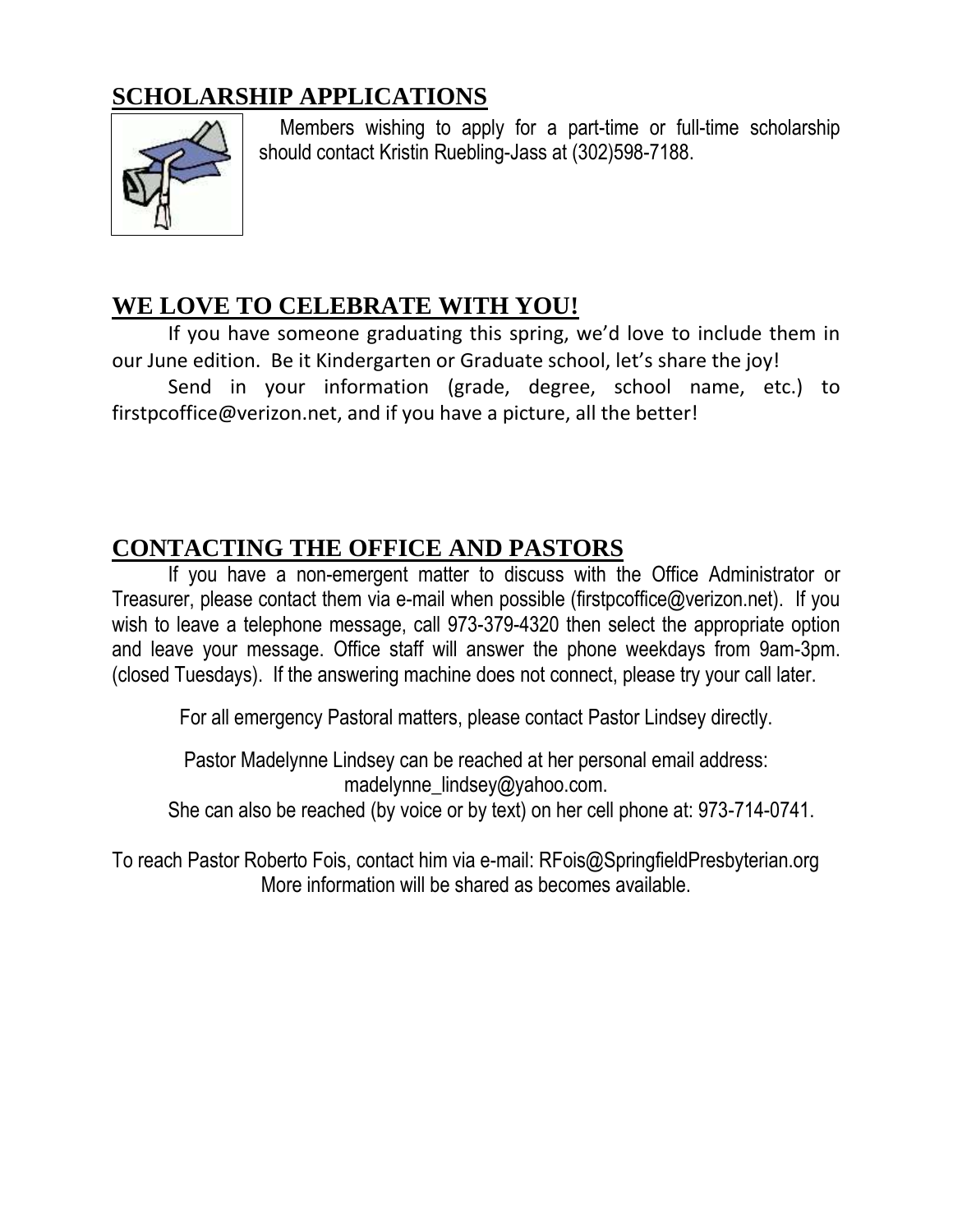#### **50 YEAR + MEMBERS**

We are truly grateful for the longstanding members who have maintained their membership for over 50 years in this congregation. May God continue to bless this church with dedicated members such as these:

> *50 Year Member (1972) Walter Peterson 51 Year Member (1971) Joan Doscher 52 Year Member (1970) Linda Maas 56 Year Members (1966) Donald Auer Debra Kensicki 57Year Members (1965)* Beatrice Roth Jean Sim Ronald Dubiel Gloria and Gary Southward *59 Year Members (1963)* Yolanda Rueda *60 Year Members (1962)* Linda Carlson Amiano *61 Year Members (1961)* Helmut Grimm *62 Year Members (1960)* Marion Bridges Lois Peterson *65 Year Members (1957)* Mary Pat Deane **66 Year Members (1956)**  Carol Johannsen **67 Year Members (1955)** Gene Schramm **68 Year Members (1954)** Joan Stefany Robert Stefany **83 Year Members (1939)** Jean Zabelski

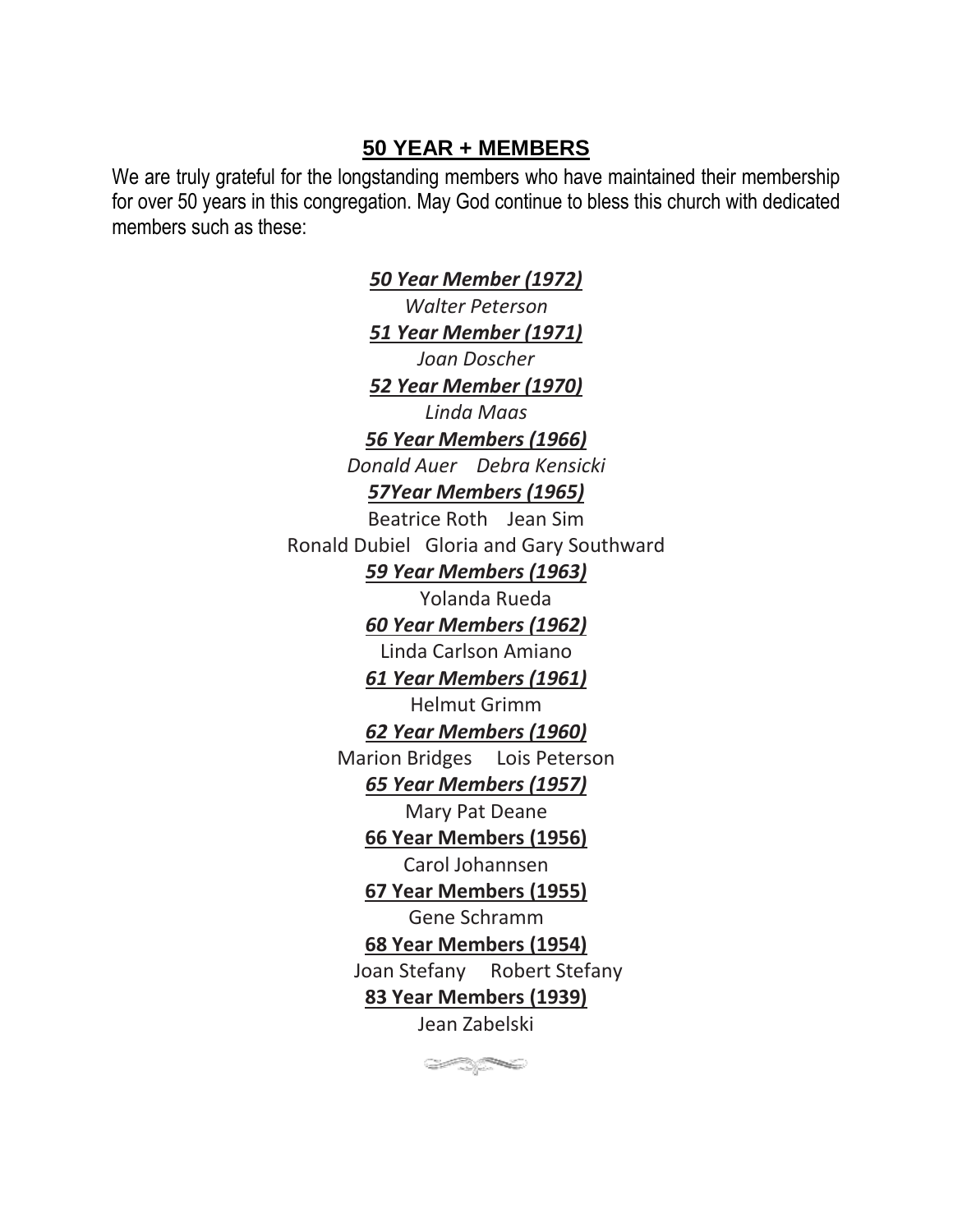### **MEMORIAL DAY – May 30 th**

On Monday, May 30<sup>th</sup>, we remember our fallen heroes. Let us give thanks for all veterans, every day.

The Township of Springfield will conduct a ceremony at Veteran's Park at 10am followed by a parade down Mountain Avenue to the high school. Details can be found on the town website.

This church has a long history of honoring our Veterans. We thank all who served and remember all who died while protecting our freedom.

GOD BLESS AMERICA!



#### **WE REMEMBER**

More than 150 years ago, Memorial Day took shape amid the backdrop of the U.S. Civil War. Before it ended, women began decorating the graves of fallen soldiers. In 1868, when May 30 was designated as Decoration Day, loved ones placed flowers on the graves of Union and Confederate soldiers alike.

By 1882, Decoration Day became known as Memorial Day, and soldiers who died in other wars were honored too. Over time, it became a day to remember all loved ones who have died — in war and otherwise. In 1971, Congress declared Memorial Day a national holiday to be observed on the last Monday in May. On Memorial Day, we pause to remember people who made the ultimate sacrifice for their country and for our freedom. We also pray for those who continue serving, especially those in harm's way.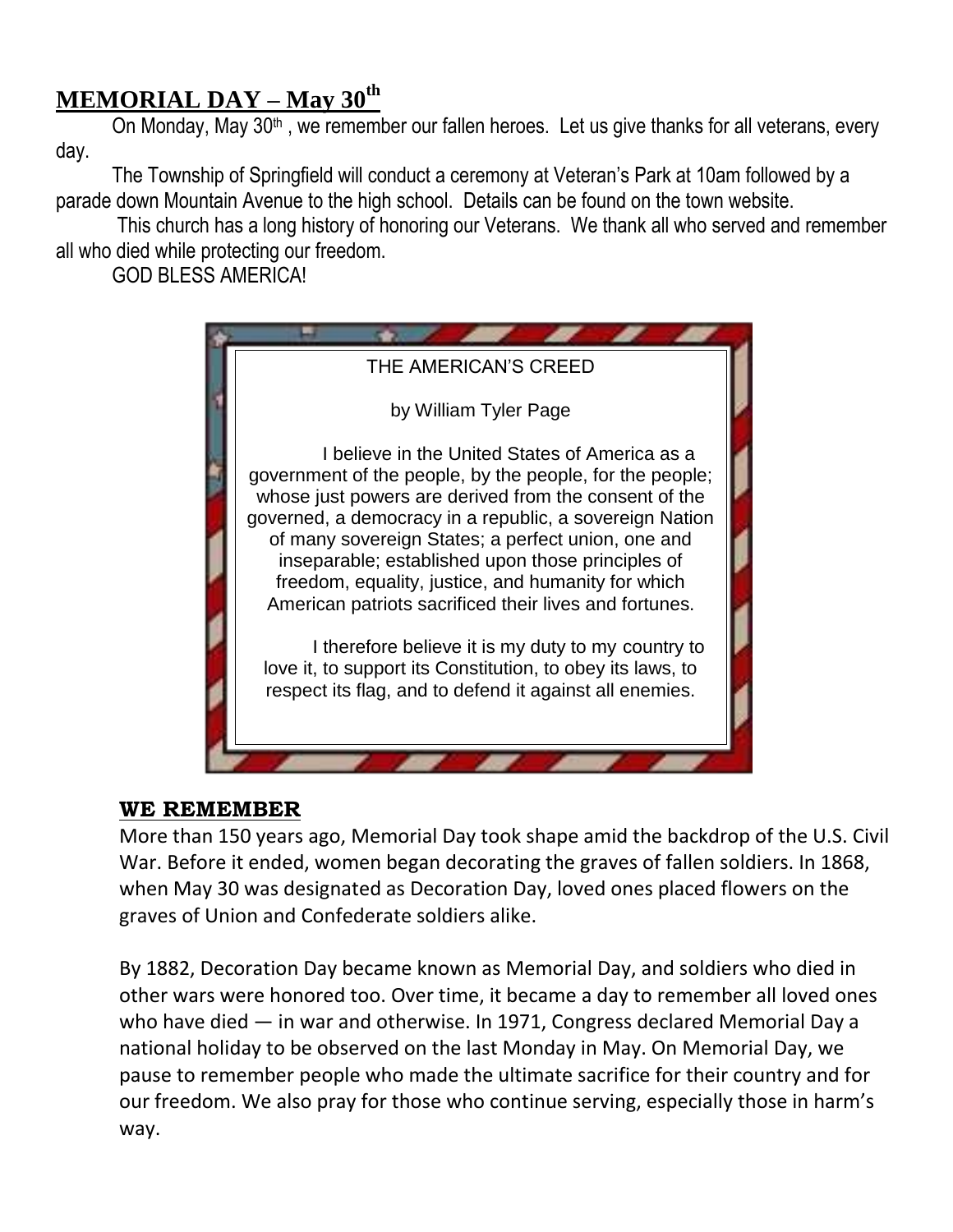

live long in the land the LORD your God is giving you.

8. obey, 9. respect, 10. son; Honor your father and your mother, so that you may Answer: 1. daughter, 2. family, 3. father, 4. home, 5. honor, 6. love, 7. mother,